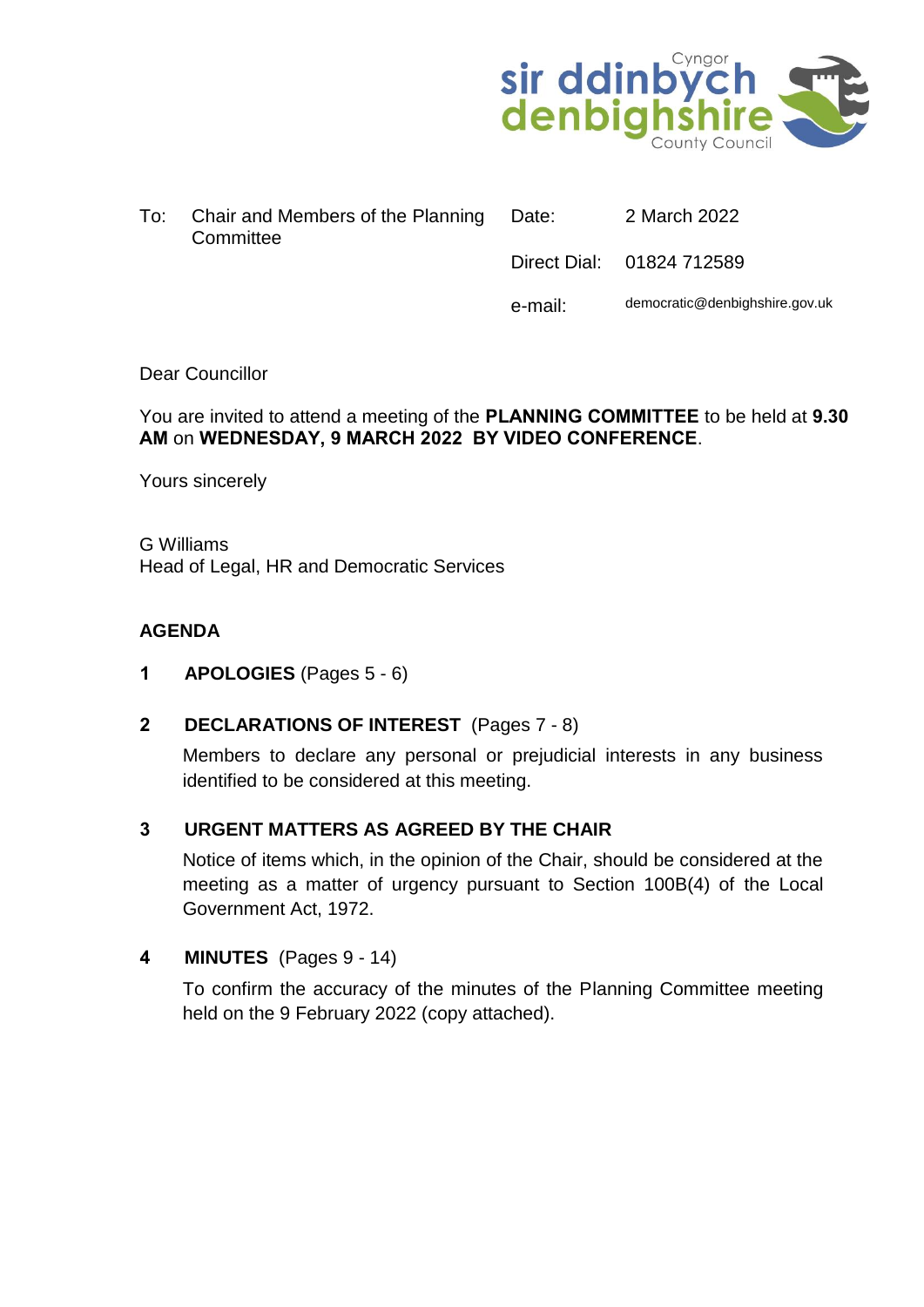## **5 APPLICATION NO. 01/2021/0950/ PF - LAND ADJACENT TO YSGOL PENDREF, GWAENYNOG ROAD, DENBIGH** (Pages 15 - 66)

To consider an application for the erection of 110 dwellings, construction of a new vehicular access, landscaping and associated works at Land Adjacent Ysgol Pendref, Gwaenynog Road, Denbigh (copy attached).

## **6 APPLICATION NO. 02/2021/1179/ PF - LAND AT (PART GARDEN OF) LLYS GWYN, BRYN GOODMAN, RUTHIN, LL15 1EL** (Pages 67 - 104)

To consider an application for the erection of 2 no. detached dwellings and associated works at land (part garden of) Llys Gwyn Bryn Goodman, Ruthin, LL15 1EL (copy attached).

## **7 APPLICATION NO. 15/2021/0681/ PF - GRAIANRHYD FARM HOUSE, LLANARMON YN IAL, MOLD** (Pages 105 - 134)

To consider an application for the Erection of proposed extension to provide annexe accommodation at Graianrhyd Farm House, Llanarmon Yn Ial, Mold (copy attached).

## **8 APPLICATION NO. 43/2021/1279/ PF - 1 LLWYN MESEN, MELIDEN, PRESTATYN** (Pages 135 - 156)

To consider an application for the alterations and extension to existing outbuilding to form annex accommodation ancillary to existing dwelling and associated works at 1 Llwyn Mesen, Meliden, Prestatyn (copy attached).

# **9 APPLICATION NO. 45/2021/0516/ PF - KYNSAL HOUSE, VALE ROAD, RHYL, LL18 2PG** (Pages 157 - 206)

To consider an application for the change of use of land and ancillary buildings to form residential Traveller site for 6 caravans, with the existing dwelling Kynsal House retained for owners / managers accommodation; including formation of internal pathways and parking, landscaping and associated works at Kynsal House, Vale Road, Rhyl, LL18 2PG (copy attached).